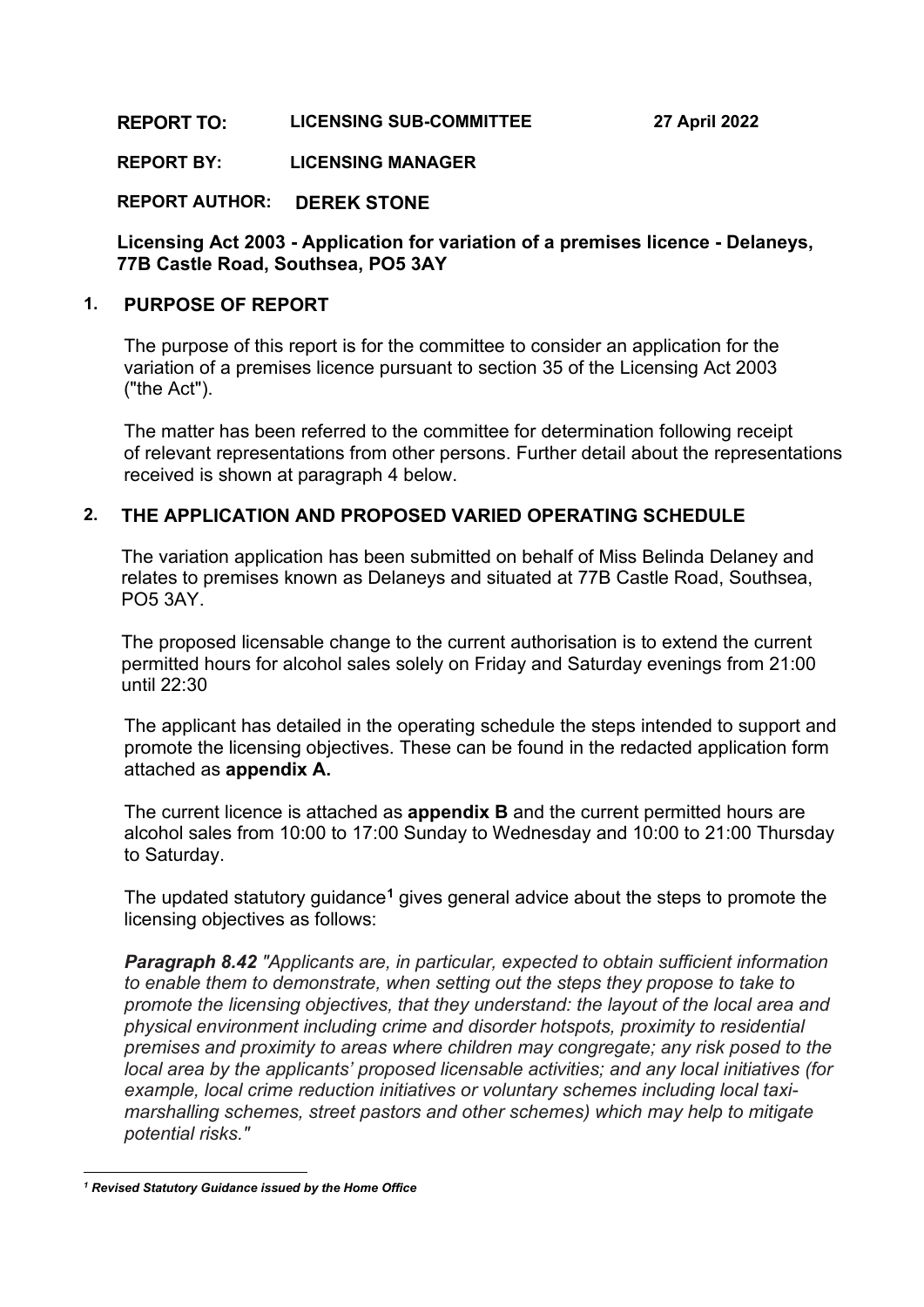*Paragraph 8.43 "Applicants are expected to include positive proposals in their application on how they will manage any potential risks. Where specific policies apply in the area (for example, a cumulative impact policy), applicants are also expected to demonstrate an understanding of how the policy impacts on their application; any measures they will take to mitigate the impact; and why they consider the application should be an exception to the policy."*

*Paragraph 8.44 "It is expected that enquiries about the locality will assist applicants when determining the steps that are appropriate for the promotion of the licensing objectives. For example, premises with close proximity to residential premises should consider what effect this will have on their smoking, noise management and dispersal policies to ensure the promotion of the public nuisance objective. Applicants must consider all factors which may be relevant to the promotion of the licensing objectives, and where there are no known concerns, acknowledge this in their application."*

*Paragraph 8.47 "Applicants are expected to provide licensing authorities with sufficient information in this section to determine the extent to which their proposed steps are appropriate to promote the licensing objectives in the local area. Applications must not be based on providing a set of standard conditions to promote the licensing objectives and applicants are expected to make it clear why the steps they are proposing are appropriate for the premises."*

*Paragraph 8.50 "Where a premises licence holder wishes to amend the licence, the 2003 Act in most cases permits an application to vary to be made rather than requiring an application for a new premises licence. The process to be followed will depend on the nature of the variation and its potential impact on the licensing objectives. Applications to vary can be made electronically via GOV.UK or by means of the licensing authority's own electronic facility following the procedures set out in Chapter 8 above."*

#### **3. BACKGROUND INFORMATION**

The provisions relating to the variation of a premises licence are contained within part 3 of the Licensing Act 2003 and associated statutory regulations.

Public notice has been given by way of press notice, a premises notice and local ward councillors have been notified of the application. There are no germane grounds for the committee to reject the application for non-compliance with the prescribed advertising requirements.

Delaneys has operated as café / restaurant for over 16 years. In October 2020 the applicant submitted a premises licence application for the sale of alcohol from 10:00 to 23:00 daily. This application received three representations objecting to the application. Two representations were from residents living above the premises. Environmental Health as a responsible authority also raised an objection and as a result, a Licensing Sub-Committee hearing was held on the 13<sup>th</sup> January 2021. The Premises Licence was granted with reduced hours terminating at 17:00 Sunday to Wednesday and 21:00 Thursday to Saturdays.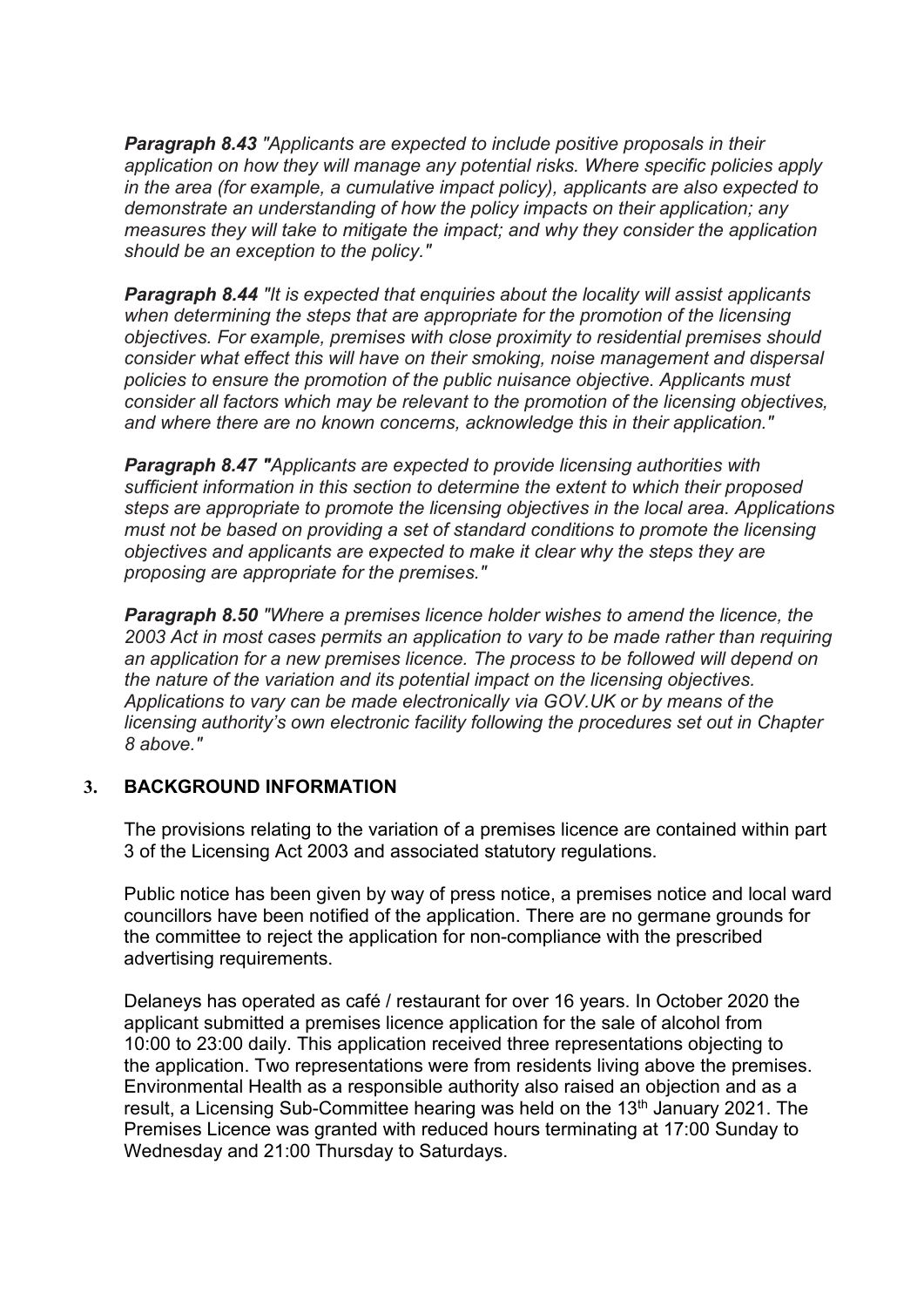### **4. REPRESENTATIONS BY RESPONSIBLE AUTHORITIES AND OTHER PERSONS**

There are no representations from any responsible authority in particular the Police or Environmental Health, who are considered experts in their fields with regard to crime and disorder and public nuisance (noise) **See paragraph 9.12** below.

Representations have been received from eight people, several of whom live together within the same households, objecting to the extended hours. Twenty support representations have been received in favour of this application. The objections received are general in nature relating to the potential for general street noise that this application might create. One maintaining that the premises should never have been granted a Premises Licence in the first instance. The support representations however express a different view with regard to how the business is run, the minimal impact the extension to hours will cause, together with the added benefits to the business and to customers. Several of these representations have originated from close residents to the premises. All representations are attached at **appendix C**

At **appendix D** is the Licensing Sub-Committee decision from January 2021

At **appendix E** are various e mail exchanges in date order between the applicant and Janet May who resides above the premises, showing the level of communication between the applicant and Mrs May since the granting of the Premises Licence. Additionally, there is an invoice that relates to the purchase of additional sound proofing material that the applicant has secured to ensure no disturbance to the immediate neighbour living above and a letter sent by the applicant to local residents explaining that the removal of seating at 21:00 will remain unchanged despite the application to extend trading hours.

The statutory guidance states:

*Paragraph 9.11 "Responsible authorities under the 2003 Act are automatically notified of all new applications. While all responsible authorities may make representations regarding applications for licences and club premises certificates and full variation applications, it is the responsibility of each responsible authority to determine when they have appropriate grounds to do so."*

*Paragraph 9.12 "Each responsible authority will be an expert in their respective field, and in some cases it is likely that a particular responsible authority will be the licensing authority's main source of advice in relation to a particular licensing objective. For example, the police have a key role in managing the night-time economy and should have good working relationships with those operating in their local area<sup>5</sup> . The police should usually therefore be the licensing authority's main source of advice on matters relating to the promotion of the crime and disorder licensing objective. However, any responsible authority under the 2003 Act may make representations with regard to any of the licensing objectives if they have evidence to support such representations. Licensing authorities must therefore consider all relevant representations from responsible authorities carefully, even*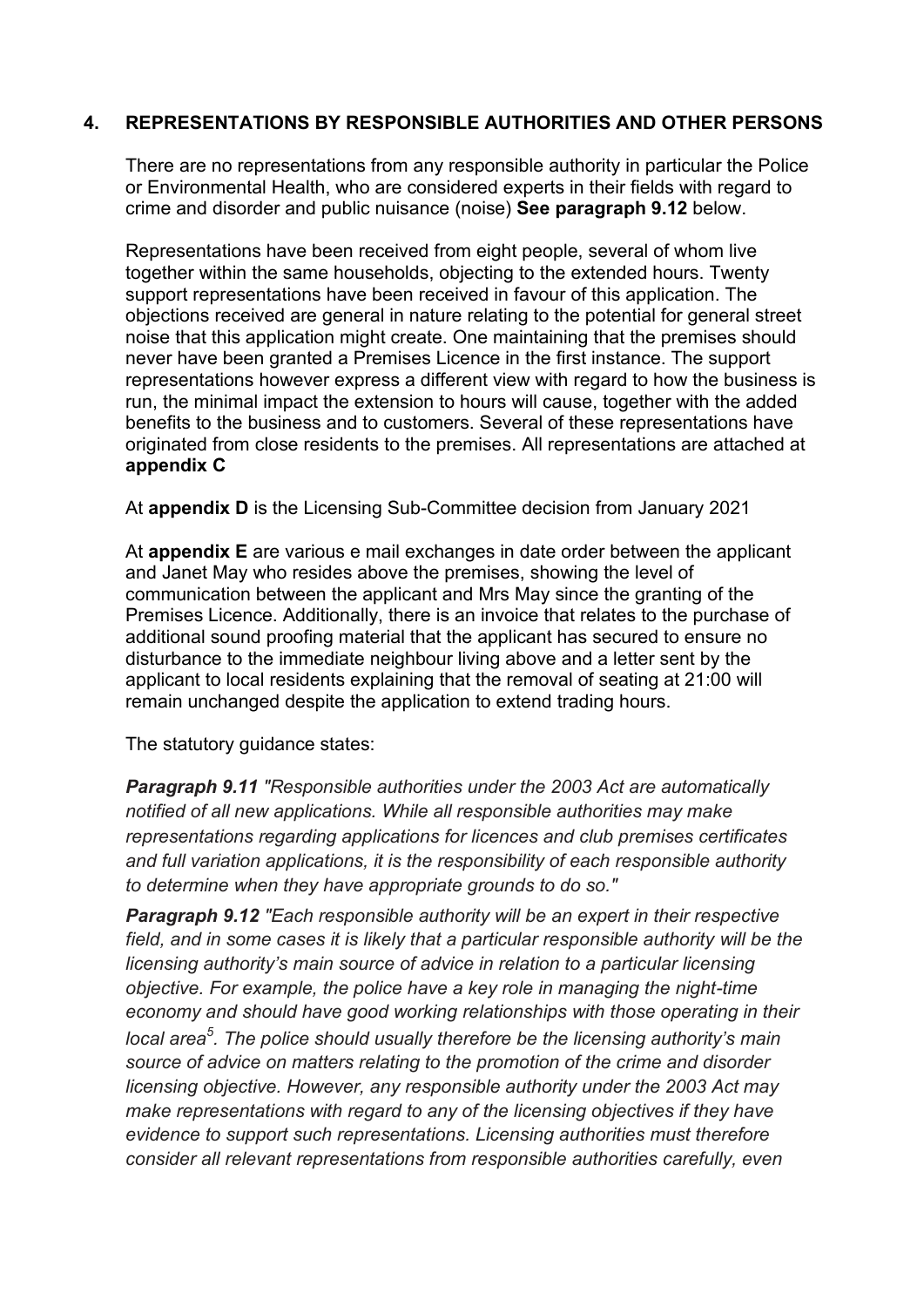*where the reason for a particular responsible authority's interest or expertise in the promotion of a particular objective may not be immediately apparent. However, it remains incumbent on all responsible authorities to ensure that their representations can withstand the scrutiny to which they would be subject at a hearing".*

# **5. POLICY AND STATUTORY CONSIDERATIONS**

When determining the variation application, the committee must have regard to:

- Promotion of the licensing objectives which are;
	- o Prevention of crime and disorder
	- o Public safety
	- o Prevention of public nuisance
	- $\circ$  Protection of children from harm
- The Licensing Act 2003;
- The adopted Statement of Licensing Policy;
- Judgments of the High Court, (your legal adviser will give you guidance should this become necessary);
- The current statutory guidance**[2](#page-3-0)** issued by the Home Secretary in accordance with section 182 of the Act;
- The representations, including supporting information, presented by all the parties; and
- The human rights of all the parties concerned to ensure both a fair and balanced hearing
- The public sector equality duty requiring public bodies to have due regard to the need to:
- Eliminate unlawful discrimination, harassment, victimisation and any other conduct prohibited by the Act;
- Advance equality of opportunity between people who share protected characteristic and people who do not share it; and
- Foster good relations between people who share a protected characteristic and people who do not share it. The protected characteristics are as follows:
- i) age, ii) disability, iii) gender reassignment, iv) pregnancy and maternity y) race - this includes ethnic or national origins, colour or nationality, vi) religion or belief

<span id="page-3-0"></span>*<sup>2</sup> Revised statutory guidance issued by the Home Office*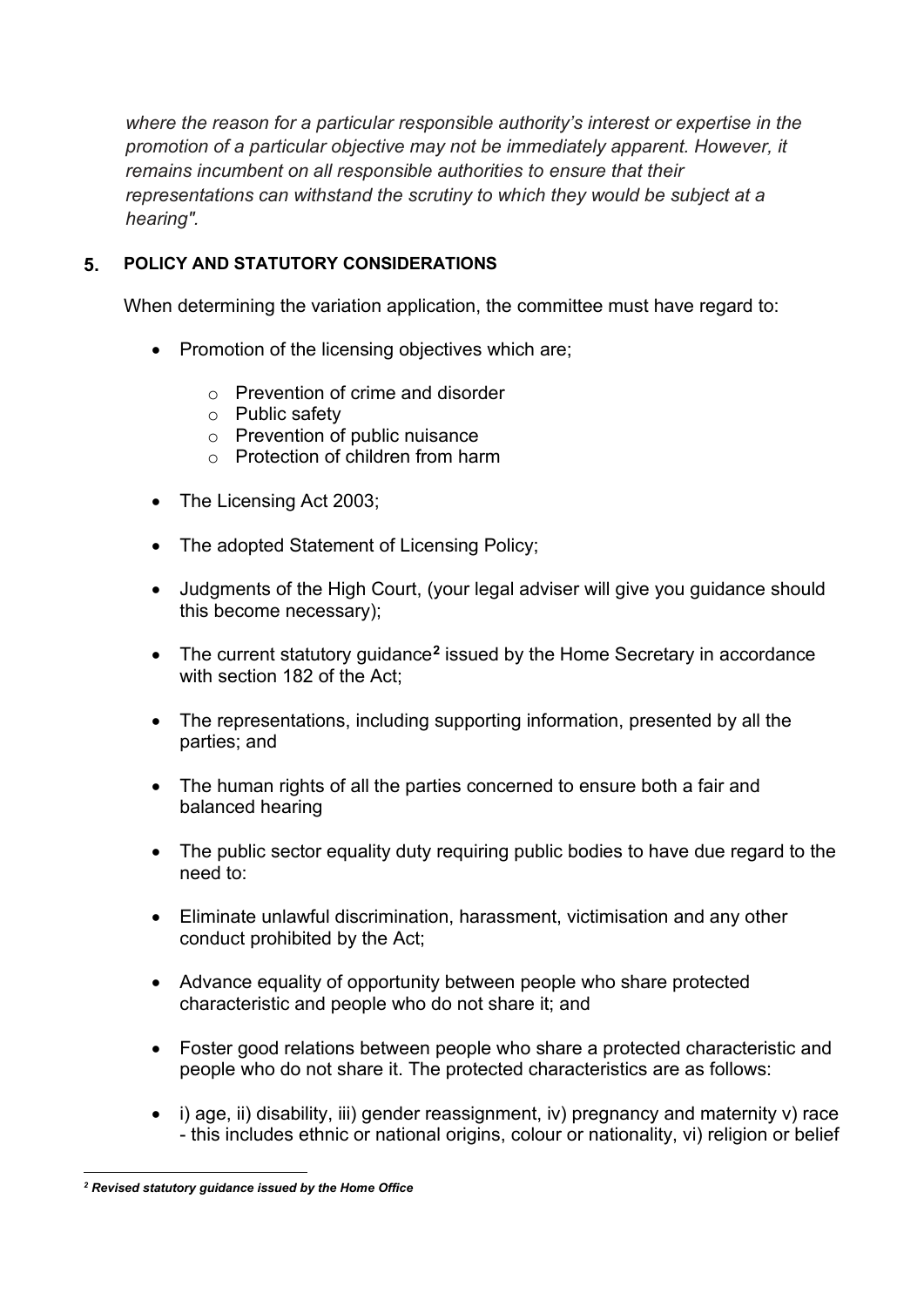- this includes lack of belief, vii) sex and viii) sexual orientation.

## **Statement of Licensing Policy**

The Statement of Licensing Policy lays down a general approach to the determination of licensing applications and any such application will be considered on its individual merits. Equally, any person permitted by the Act to make relevant representations to the Committee will have those representations considered on their individual merit.

The Committee should consider the fundamental principles set out in its policy, particularly paragraphs 4.7 and 4.8 which are reproduced below:

- *4.7 Whether or not incidents can be regarded as being "in the vicinity" of licensed premises is a question of fact and will depend on the particular circumstances of the case. In cases of dispute, the question will ultimately be decided by the courts. In addressing this matter, the Licensing Authority will primarily focus on the direct impact of the activities taking place at the licensed premises on members of the public living, working or engaged in normal activity in the area concerned.*
- *4.8 Licensing law is not the primary mechanism for the general control of nuisance and anti-social behaviour by individuals once they are away from the licensed premises and, therefore, beyond the direct control of the individual, club or business holding the licence, certificate or authorisation concerned. Nonetheless, it is a key aspect of such control and licensing law will always be part of the overall approach to the management of the evening and night-time economy in town and city centres.*

The Committee should also have regard to paragraphs 7.1 to 7.5 in relation to such circumstances where it may be appropriate to consider the imposition of conditions on a premises licence.

## **Statutory Guidance**

The updated statutory guidance issued by the Home Secretary in accordance with section 182 of the Act refers to the consideration of applications for the grant or variation of premises licences in Chapter 9.

Members may wish to consider the following extracts from the statutory guidance when determining this application:

**Paragraph 9.37** " As a matter of practice, licensing authorities should seek to focus the hearing on the steps considered appropriate to promote the particular licensing objective or objectives that have given rise to the specific representation and avoid straying into undisputed areas. A responsible authority or other person may choose to rely on their written representation. They may not add further representations to those disclosed to the applicant prior to the hearing, but they may expand on their existing representation and should be allowed sufficient time to do so, within reasonable and practicable limits".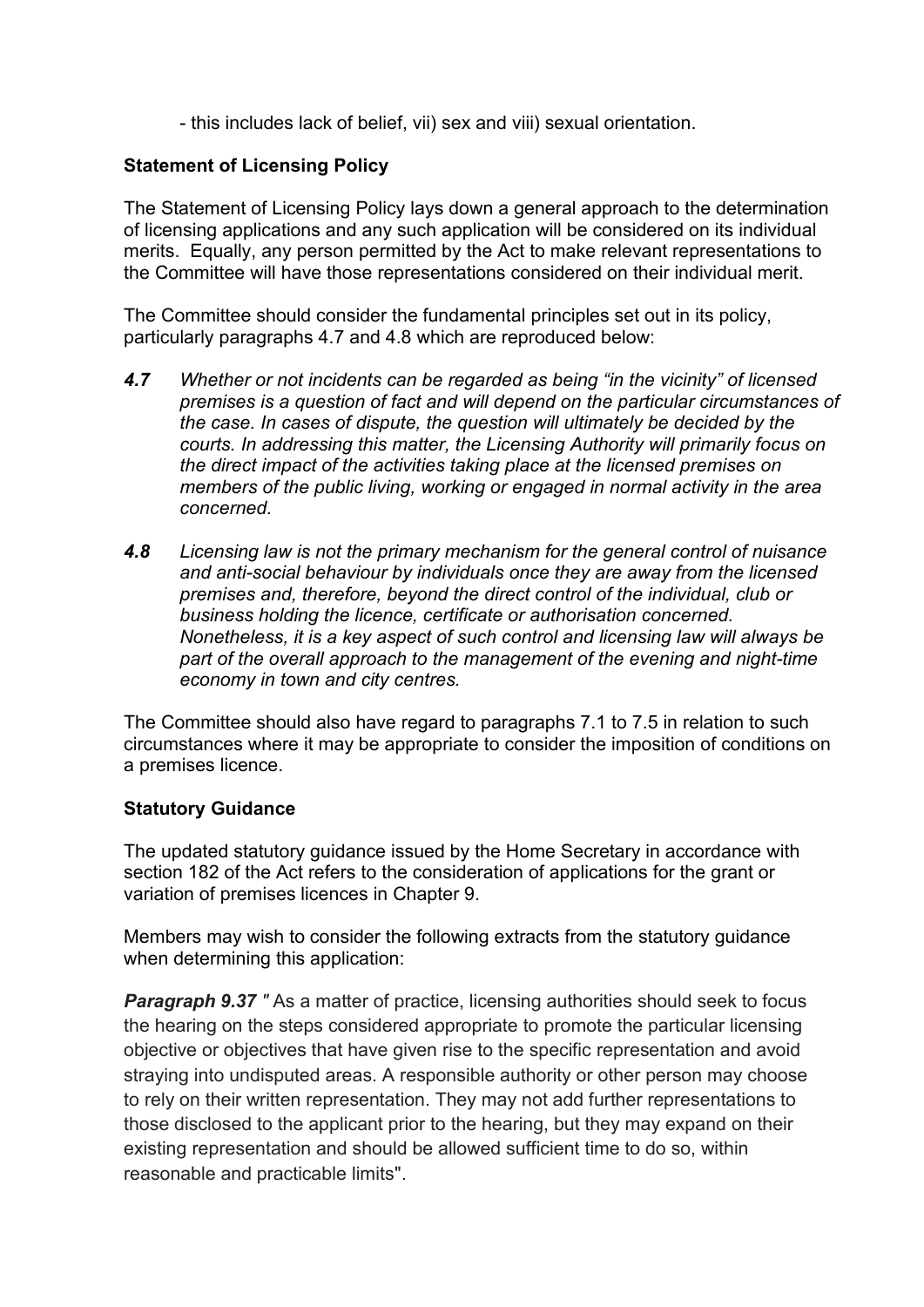*Paragraph 9.42 "Licensing authorities are best placed to determine what actions are appropriate for the promotion of the licensing objectives in their areas. All licensing determinations should be considered on a case-by-case basis. They should take into account any representations or objections that have been received from responsible authorities or other persons, and representations made by the applicant or premises user as the case may be."*

*Paragraph 9.43 "The authority's determination should be evidence-based, justified as being appropriate for the promotion of the licensing objectives and proportionate to what it is intended to achieve."*

*Paragraph 9.44 "Determination of whether an action or step is appropriate for the promotion of the licensing objectives requires an assessment of what action or step would be suitable to achieve that end. While this does not therefore require a licensing authority to decide that no lesser step will achieve the aim, the authority should aim to consider the potential burden that the condition would impose on the premises licence holder (such as the financial burden due to restrictions on licensable activities) as well as the potential benefit in terms of the promotion of the licensing objectives. However, it is imperative that the authority ensures that the factors which form the basis of its determination are limited to consideration of the promotion of the objectives and nothing outside those parameters. As with the consideration of licence variations, the licensing authority should consider wider issues such as other conditions already in place to mitigate potential negative impact on the promotion of the licensing objectives and the track record of the business. Further advice on determining what is appropriate when imposing conditions on a licence or certificate is provided in Chapter 10. The licensing authority is expected to come to its determination based on an assessment of the evidence on both the risks and benefits either for or against making the determination."*

*Paragraph 10.8 "The licensing authority may not impose any conditions unless its discretion has been exercised following receipt of relevant representations and it is satisfied as a result of a hearing (unless all parties agree a hearing is not necessary) that it is appropriate to impose conditions to promote one or more of the four licensing objectives. In order to promote the crime prevention licensing objective conditions may be included that are aimed at preventing illegal working in licensed premises. This provision also applies to minor variations."*

*Paragraph 10.9 "It is possible that in some cases no additional conditions will be appropriate to promote the licensing objectives."*

*Paragraph 10.13 "The Government acknowledges that different licensing strategies may be appropriate for the promotion of the licensing objectives in different areas.*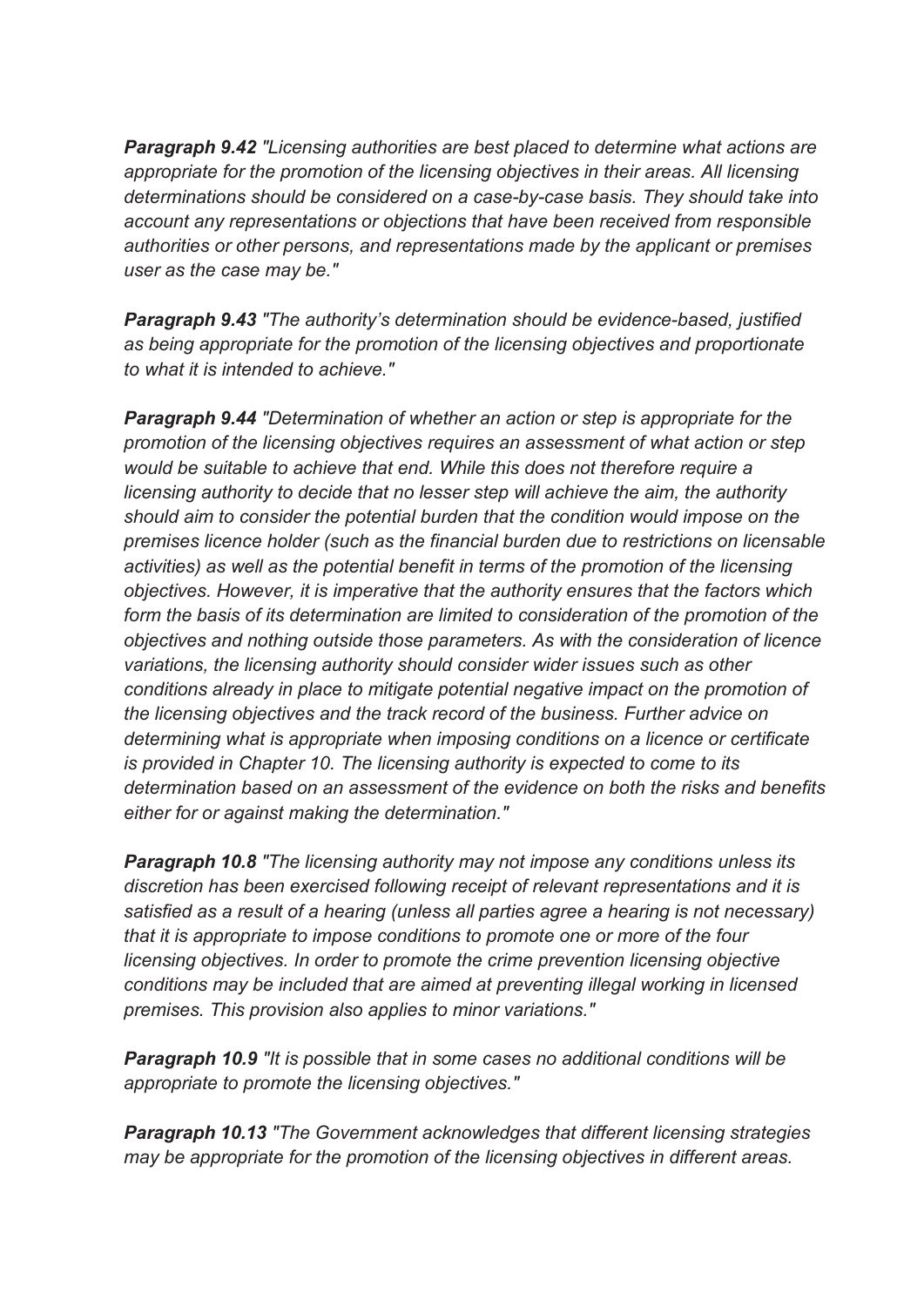*The 2003 Act gives the licensing authority power to make decisions about the hours during which premises can conduct licensable activities as part of the implementation of its licensing policy statement. Licensing authorities are best placed to make decisions about appropriate opening hours in their areas based on their local knowledge and in consultation with responsible authorities. However, licensing authorities must always consider each application and must not impose predetermined licensed opening hours, without giving individual consideration to the merits of each application."*

*Paragraph 10.14 "Where there are objections to an application to extend the hours during which licensable activities are to be carried on and the licensing authority determines that this would undermine the licensing objectives, it may reject the application or grant it with appropriate conditions and/or different hours from those requested."*

Members are reminded about the review provisions contained in chapter 11 of the guidance and, in particular:

*Paragraph 11.1 "The proceedings set out in the 2003 Act for reviewing premises licences and club premises certificates represent a key protection for the community where problems associated with the licensing objectives occur after the grant or variation of a premises licence or club premises certificate."*

*Paragraph 11.2 "At any stage, following the grant of a premises licence or club premises certificate, a responsible authority, or any other person, may ask the licensing authority to review the licence or certificate because of a matter arising at the premises in connection with any of the four licensing objectives."*

## **Determination of an application**

Where an application to vary a premises licence has been made in accordance with section 34 of the Act and where relevant representations have been made, the licensing authority must hold a hearing to consider them, unless the applicant, each person who has made representations and the licensing authority agree that a hearing is unnecessary.

After having regard to the representations, the Committee may take such steps, if any, as it considers appropriate for the promotion of the licensing objectives which are:

- $\circ$  To modify the conditions of the licence
- $\circ$  To reject the whole or part of the application

And for this purpose the conditions of the licence are modified if any of them is altered or omitted or any new condition is added.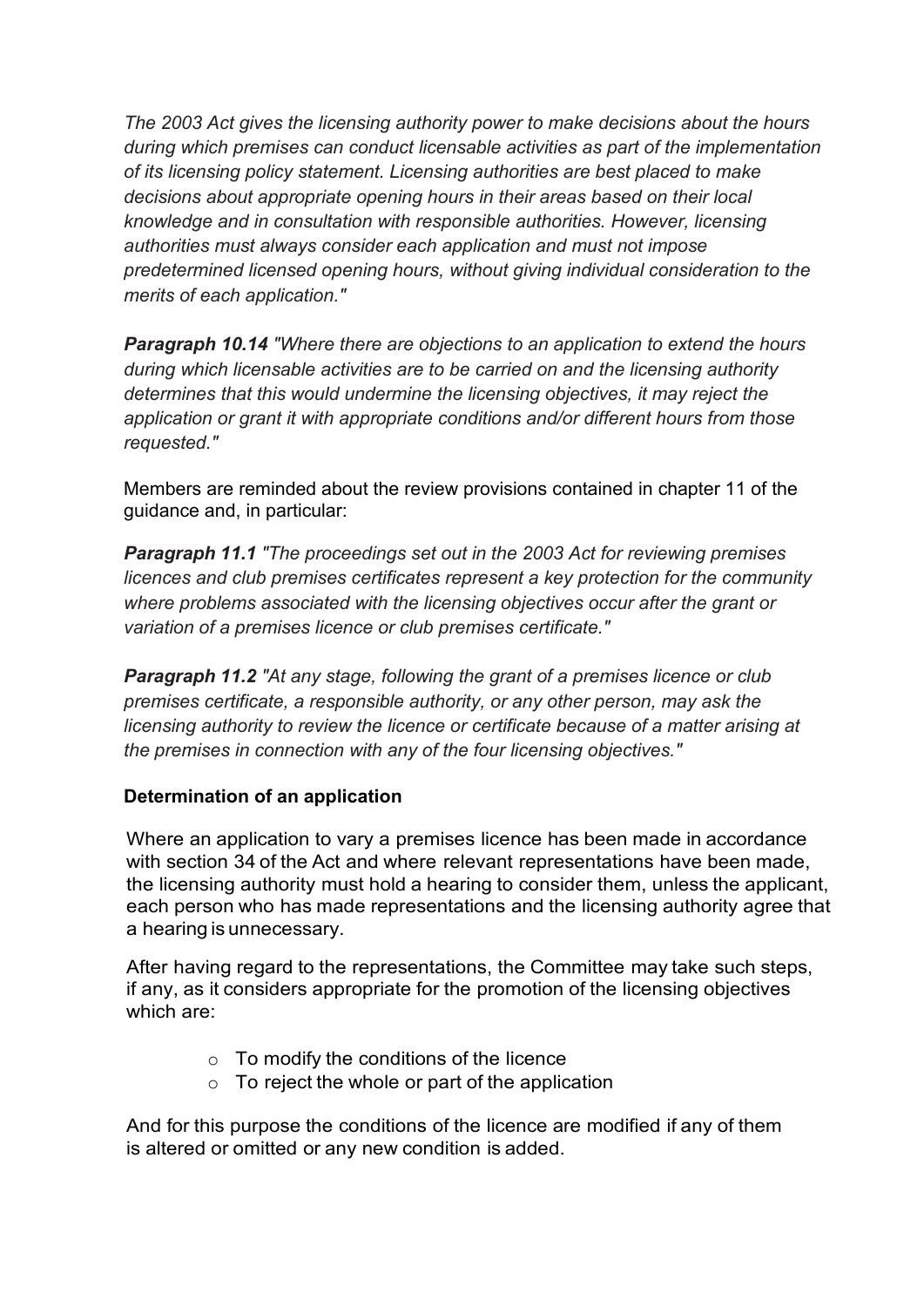In discharging its duty in accordance with the above, the Committee may vary a premises licence so that it has effect subject to different conditions in respect of:

- different parts of the premises concerned;
- different licensable activities.

Members are reminded of their obligation to give reasons for any decision(s) reached by further reference from the statutory guidance as follows:

*Paragraph 13.10 "It is important that a licensing authority should give comprehensive reasons for its decisions in anticipation of any appeals. Failure to give adequate reasons could itself give rise to grounds for an appeal. It is particularly important that reasons should also address the extent to which the decision has been made with regard to the licensing authority's statement of policy and this Guidance. Reasons should be promulgated to all the parties of any process which might give rise to an appeal under the terms of the 2003 Act."*

A copy of the Statement of Licensing Policy, current statutory guidance and the Act has been supplied to each of the Members' Rooms and further copies will be available for reference at the hearing.

#### **6. APPEALS**

Schedule 5, part 1, of the Act sets out the appeal provisions in relation to the determination of an application to vary a premises licence.

Where the Licensing Authority rejects (in whole or in part) an application, the applicant may appeal against the decision to the Magistrates' Court.

Should the committee grant (in whole or in part) an application, the applicant may appeal against any decision to modify the conditions of the licence.

Where a person who made relevant representations in relation to the application contends that:

- a) that any variation made ought not to have been made, or
- b) that, on varying the licence, the Licensing Authority ought not to have modified the conditions of the licence, or ought to have modified them in a different way, under section 4(a) of that section,

He may appeal against the decision.